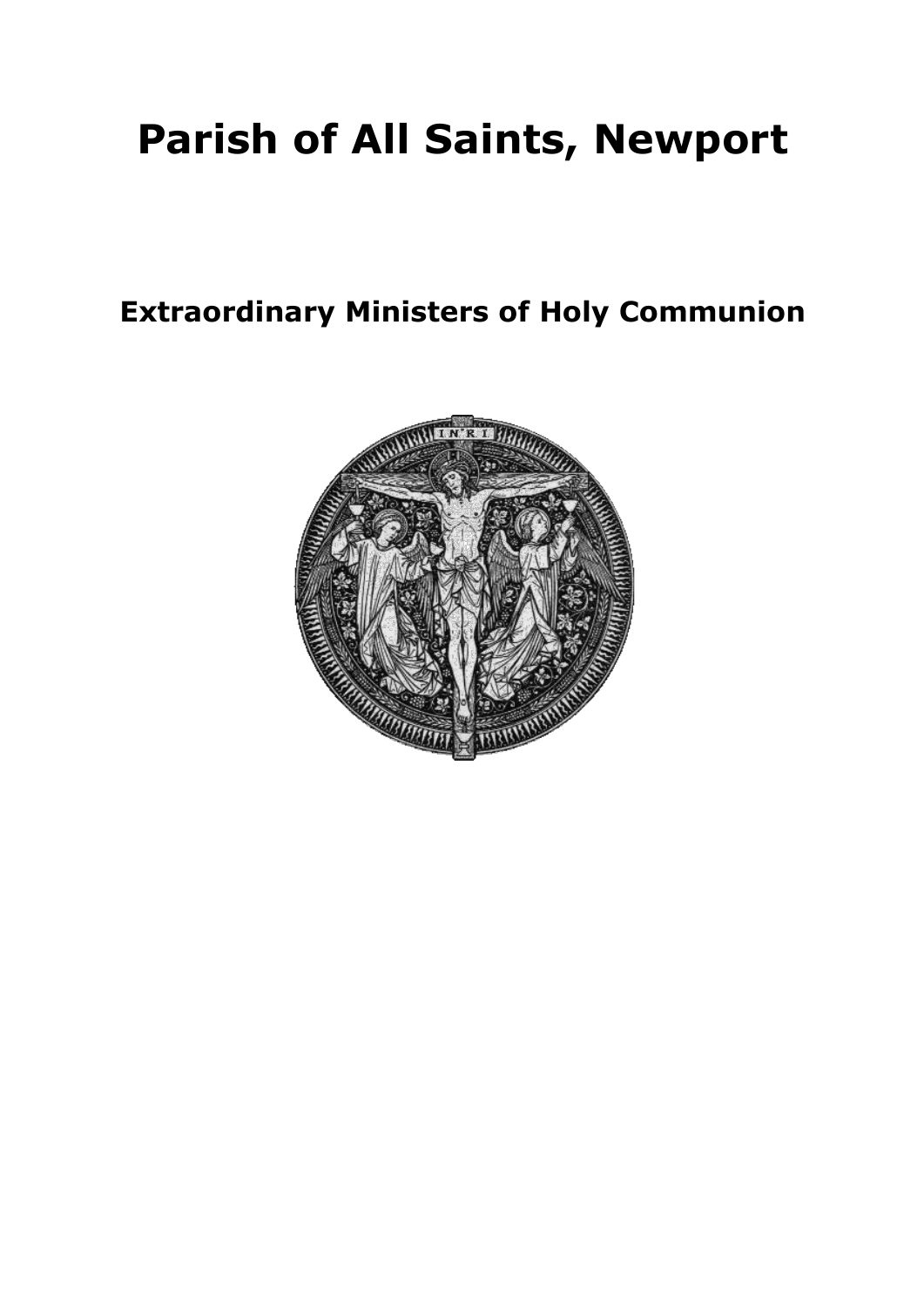## **Ministry in the Church**

All ministries in the Church are ordered to the building up of the Body of Christ. They exist to assist the faithful to enter more fully into the communion with God who is love - Father, Son and Holy Spirit. The focus of all liturgical ministry is to assist the faithful's communion with God through their fruitful participation in the worship undertaken by the Church.

#### **Ministering Holy Communion to the Church**

The 'source and summit' (*Lumen Gentium, 11*) of the Christian life is the celebration of the Eucharist, the Mass, for it is through this celebration that Christ closely binds his Church and all her members to his sacrifice on the cross. The fullest expression of our participation in the Eucharist is our reception of the Lord's Body and Blood in Holy Communion. Ministers of Holy Communion assist the faithful to receive these gifts reverently and fruitfully.

#### **What are 'Extraordinary' Ministers of Holy Communion**?

In this case 'extraordinary' has a technical meaning. It simply means 'out of the ordinary', rather than 'great' or 'remarkable'. It is used to distinguish the 'extraordinary' minister from the 'ordinary' or 'normal' minister. The 'ordinary' ministers of Holy Communion are Bishops, Priests and Deacons (*Code of Canon Law, Canon 910 §1*).

During Mass, Holy Communion is made available to us from the elements over which the Priest celebrant has offered the Thanksgiving. It is therefore important that the connection between our Communion and the Sacrifice of the Mass is made clear. One of the ways in which this is achieved is by Holy Communion being distributed by the Priest celebrant. Other Priests or Deacons will assist the Priest, if necessary.

When there are not enough other 'ordinary' ministers present, then the Priest celebrant may be assisted by 'Extraordinary' Ministers of Holy Communion (**EMHC**). These will normally be members of the faithful who, with the approval of the Parish Priest, have been chosen, prepared and commissioned to exercise this ministry in a particular parish or chaplaincy.

This function is to be understood strictly according to the name by which it is known, that is to say, that of Extraordinary Minister of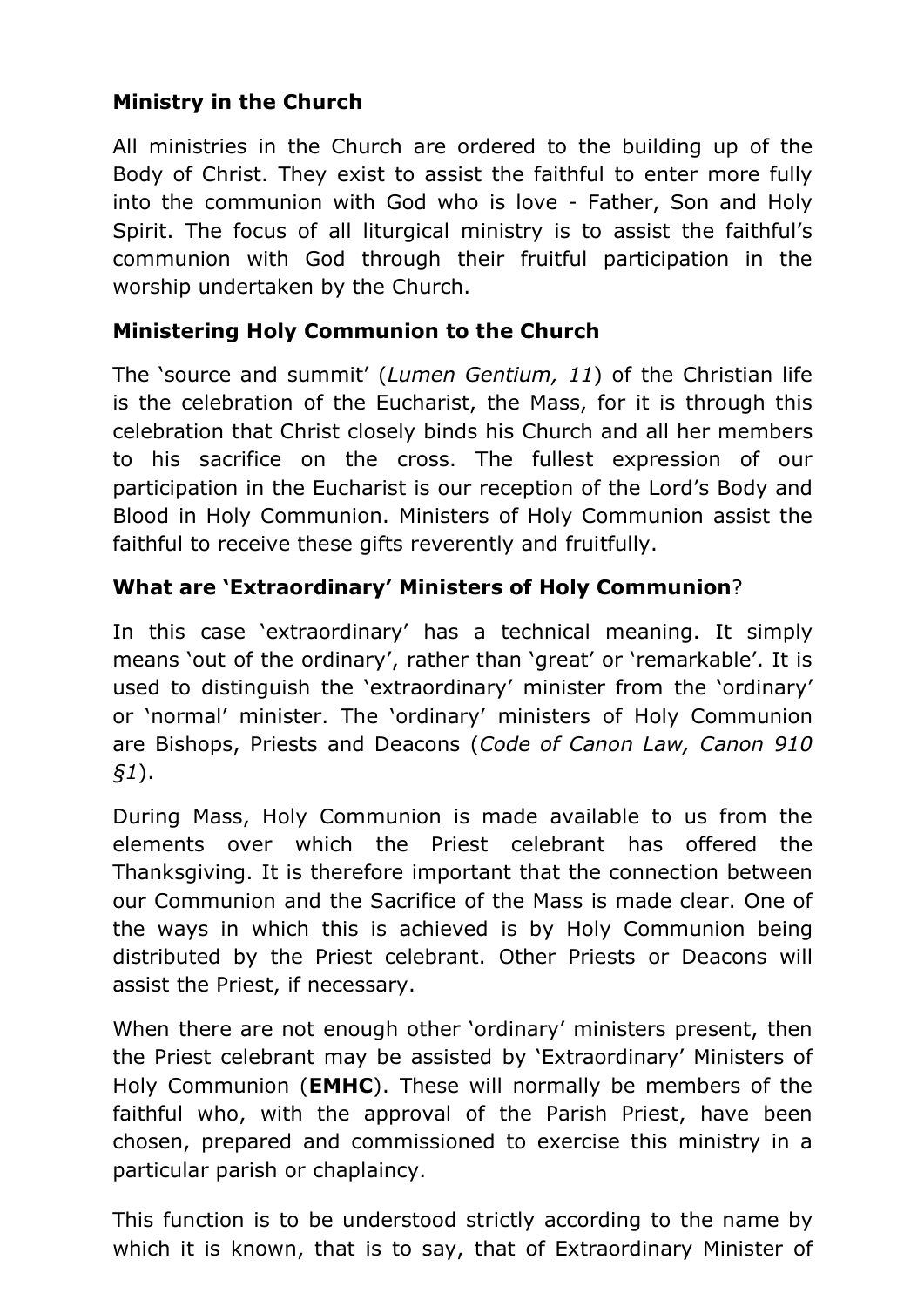Holy Communion, and not 'special minister of Holy Communion' nor 'extraordinary minister of the Eucharist' nor 'special minister of the Eucharist', by which names the meaning of this function is unnecessarily and improperly broadened (*Redemptionis Sacramentum, 156).*

**When and why**? There are a number of circumstances both during and outside of Mass when a Priest will need the assistance of Extraordinary Ministers of Holy Communion.

**During Mass**: To assist with the distribution of Holy Communion under both kinds; When the size of the congregation is such that without their assistance the Communion Rite would be unduly long.

**Outside Mass**: To assist with the distribution of Holy Communion to those members of the parish who are housebound or in hospital.

**Tabernacle:** Only the Ordinary Ministers of Holy Communion go to the tabernacle both during Mass or outside of Mass. Should an EMHC need access to the tabernacle in order to take Communion to the sick, the date and time are to be logged in the register. This register will be kept in the sacristy.

#### **How to Serve at Mass as an EMHC?**

- After the Lamb of God, approach the Altar and kneel with everyone for 'Behold the Lamb…'
- When the Priest has received Communion, come forward to receive Holy Communion under both kinds.
- EMHC's are to receive from the hands of the main celebrant the vessel containing either species of the Most Holy Eucharist. They are not to distribute either species to one another.
- When the distribution of Communion has finished, the Priest or Deacon immediately and completely consumes at the altar any of the Precious Blood that happens to remain; as for the Consecrated Hosts, he either consumes them at the altar or carries them to the place designated for the reservation of the Blessed Sacrament.
- Upon returning to the altar, the Priest or Deacon collects the fragments, should any remain, and he stands at the altar and purifies the paten or ciborium over the chalice, and after this purifies the chalice, saying quietly the formula '*Quod ore sumpsimus, Domine…*' (What has passed our lips as food…) and dries the chalice with a purificator. Then, the vessels are carried to the credence table by a minister (EMHC or server).